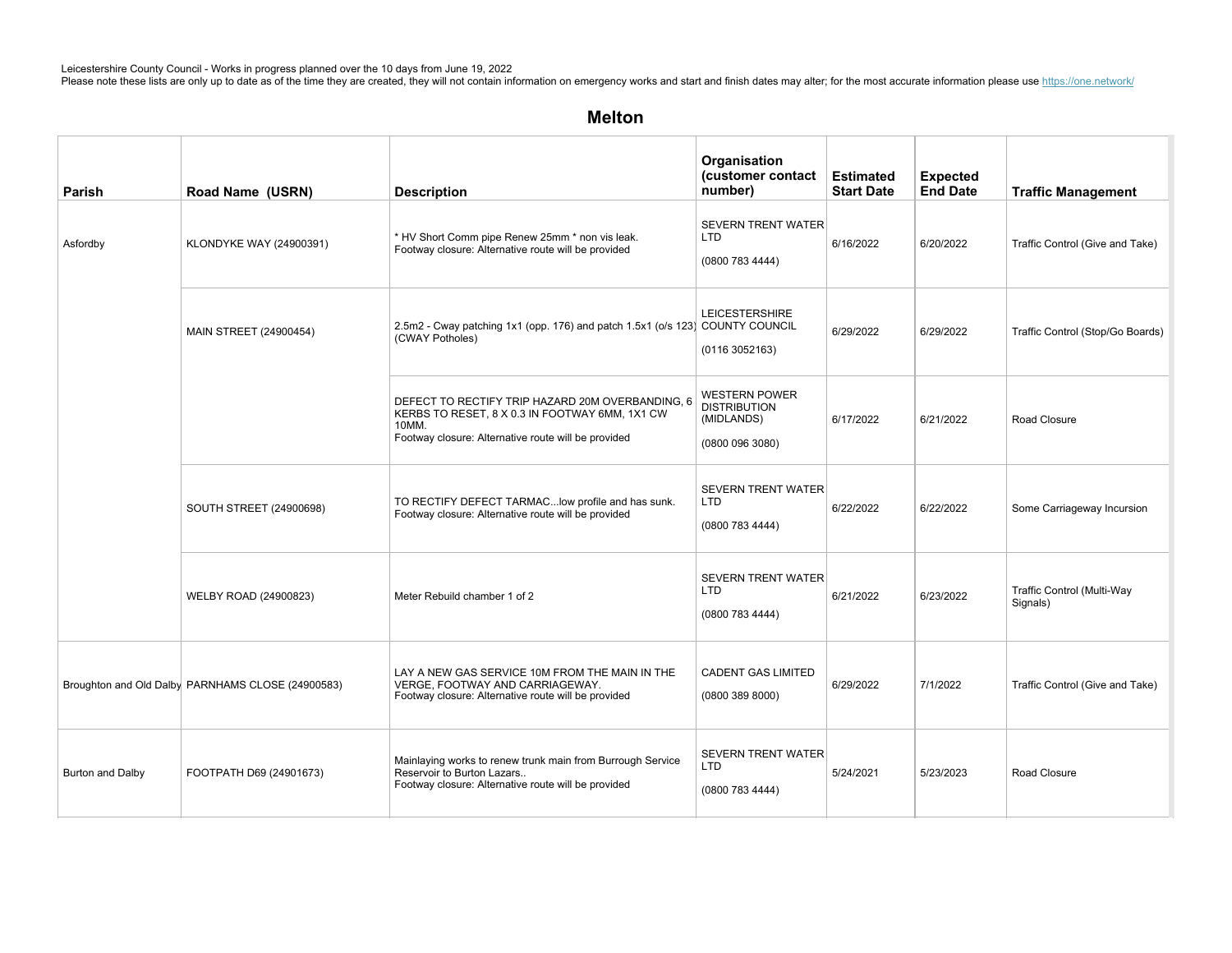| Parish                     | Road Name (USRN)                               | <b>Description</b>                                                                                     | Organisation<br>(customer contact<br>number)               | <b>Estimated</b><br><b>Start Date</b> | <b>Expected</b><br><b>End Date</b> | <b>Traffic Management</b>              |
|----------------------------|------------------------------------------------|--------------------------------------------------------------------------------------------------------|------------------------------------------------------------|---------------------------------------|------------------------------------|----------------------------------------|
| Clawson, Hose and<br>Harby | STATHERN LANE (24900713)                       | LAY NEW DOMESTIC SERVICE FROM MAIN IN NEARSIDE<br>CARRIAGEWAY                                          | <b>CADENT GAS LIMITED</b><br>(08003898000)                 | 6/16/2022                             | 6/22/2022                          | Traffic Control (Two-Way<br>Signals)   |
| <b>Croxton Kerrial</b>     | SALTBY ROAD (24900647)                         | Reset 1 loose rocking channel block as marked. (CWAY<br>Kerbing)                                       | <b>LEICESTERSHIRE</b><br>COUNTY COUNCIL<br>(01163052163)   | 6/28/2022                             | 6/28/2022                          | Traffic Control (Stop/Go Boards)       |
| Eaton                      | FROM BELVOIR ROAD TO MAIN<br>STREET (24902402) | Long Comm pipe Cut Off 25mm                                                                            | <b>SEVERN TRENT WATER</b><br><b>LTD</b><br>(0800 783 4444) | 6/18/2022                             | 6/22/2022                          | Some Carriageway Incursion             |
|                            | GREEN LANE (24902510)                          | Install approx 12mtrs in the CW                                                                        | BT<br>(0800 800150)                                        | 6/13/2022                             | 6/28/2022                          | Road Closure                           |
|                            | WALTHAM LANE (24900805)                        | Install approx 900mtrs in soft on Waltham Lane                                                         | <b>BT</b><br>(0800 800150)                                 | 6/13/2022                             | 6/28/2022                          | Road Closure                           |
| Gaddesby                   | ASHBY ROAD (24900017)                          | Access to Underground network to restore customer service to<br>multiple customers by renewing cabling | BT<br>(0800 800150)                                        | 6/10/2022                             | 6/24/2022                          | Traffic Control (Multi-Way<br>Signals) |
|                            | FOLVILLE STREET (24900276)                     | 2380.38m2 cw - Programme patching (CWAY Deterioration)                                                 | <b>LEICESTERSHIRE</b><br>COUNTY COUNCIL<br>(0116 3052163)  | 6/20/2022                             | 6/24/2022                          | Road Closure                           |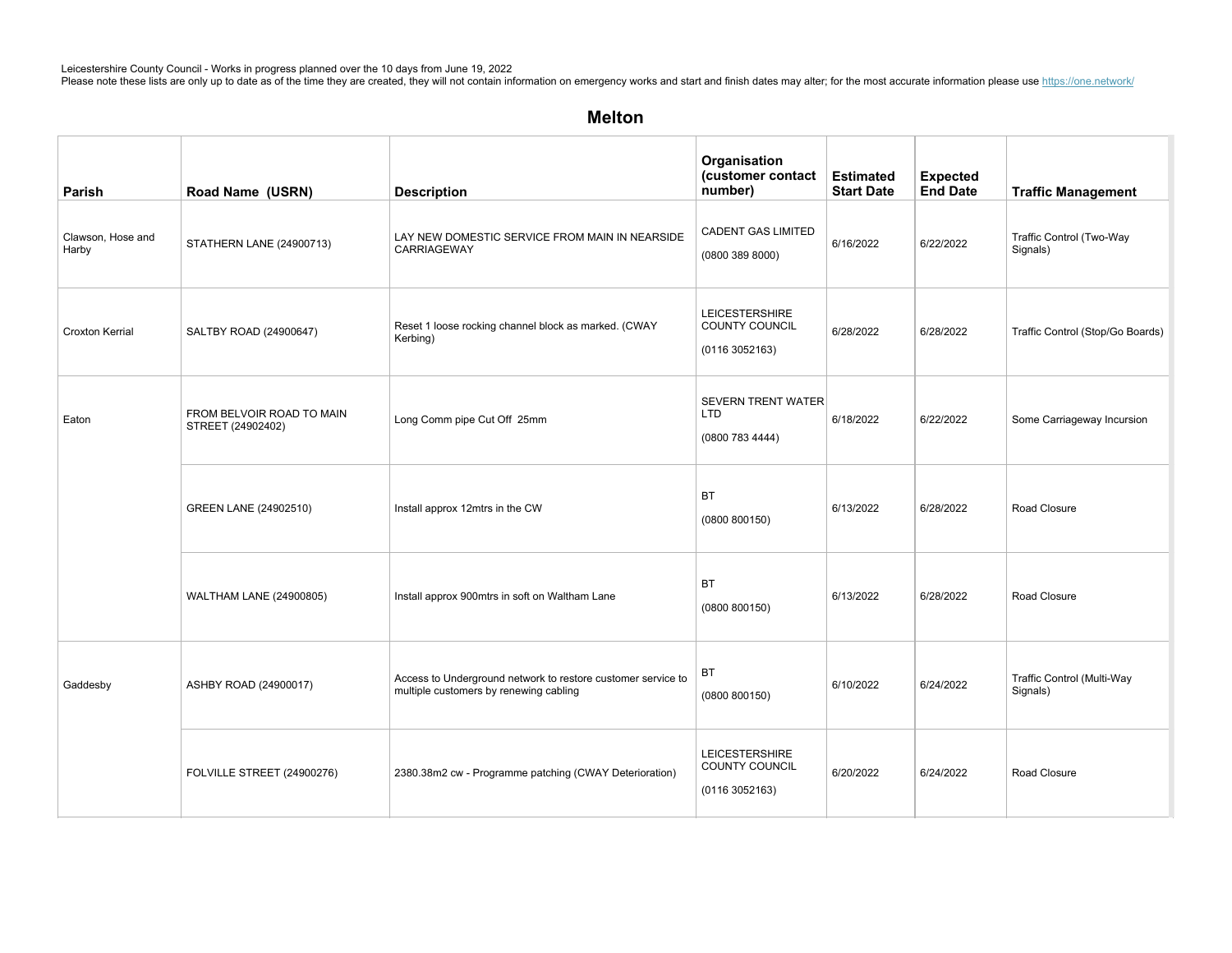| Parish             | Road Name (USRN)         | <b>Description</b>                                                                                                                                                                                   | Organisation<br>(customer contact<br>number)                    | <b>Estimated</b><br><b>Start Date</b> | <b>Expected</b><br><b>End Date</b> | <b>Traffic Management</b>              |
|--------------------|--------------------------|------------------------------------------------------------------------------------------------------------------------------------------------------------------------------------------------------|-----------------------------------------------------------------|---------------------------------------|------------------------------------|----------------------------------------|
| Gaddesby           | REARSBY LANE (24900611)  | Sec 50 Storm Drainage                                                                                                                                                                                | <b>LEICESTERSHIRE</b><br><b>COUNTY COUNCIL</b><br>(01163052163) | 5/16/2022                             | 6/24/2022                          | Traffic Control (Two-Way<br>Signals)   |
|                    |                          | Surface Dressing REMEDIAL SITE                                                                                                                                                                       | <b>LEICESTERSHIRE</b><br>COUNTY COUNCIL<br>(01163052163)        | 6/29/2022                             | 6/29/2022                          | Road Closure                           |
| Hoby with Rotherby | BRIDLEWAY H58 (24902291) | Access to new housing development                                                                                                                                                                    | <b>LEICESTERSHIRE</b><br>COUNTY COUNCIL<br>(01163052163)        | 11/1/2021                             | 11/2/2023                          | Road Closure                           |
|                    | FRISBY ROAD (24902367)   | CCTV, JETTER REQUIRED AND CLIENT TO BE ON SITE -<br>Please jet and camera highway main as water is bubbling<br>through the road surface. There are 2 access points as shown<br>on the attached plan. | <b>LEICESTERSHIRE</b><br>COUNTY COUNCIL<br>(01163052163)        | 6/20/2022                             | 6/20/2022                          | Traffic Control (Stop/Go Boards)       |
|                    | MAIN STREET (24900446)   | Excavate and install new gravity sewer from development into<br>existing sewer network                                                                                                               | <b>SEVERN TRENT WATER</b><br><b>LTD</b><br>(0800 783 4444)      | 6/13/2022                             | 6/24/2022                          | Road Closure                           |
|                    | MELTON ROAD (24900497)   | Directionally drill new rising main to connect new development<br>into existing sewer network                                                                                                        | <b>SEVERN TRENT WATER</b><br><b>LTD</b><br>(0800 783 4444)      | 6/27/2022                             | 7/8/2022                           | No Carriageway Incursion               |
|                    |                          | Sec 278 works                                                                                                                                                                                        | <b>LEICESTERSHIRE</b><br>COUNTY COUNCIL<br>(01163052163)        | 3/28/2022                             | 10/23/2022                         | Traffic Control (Multi-Way<br>Signals) |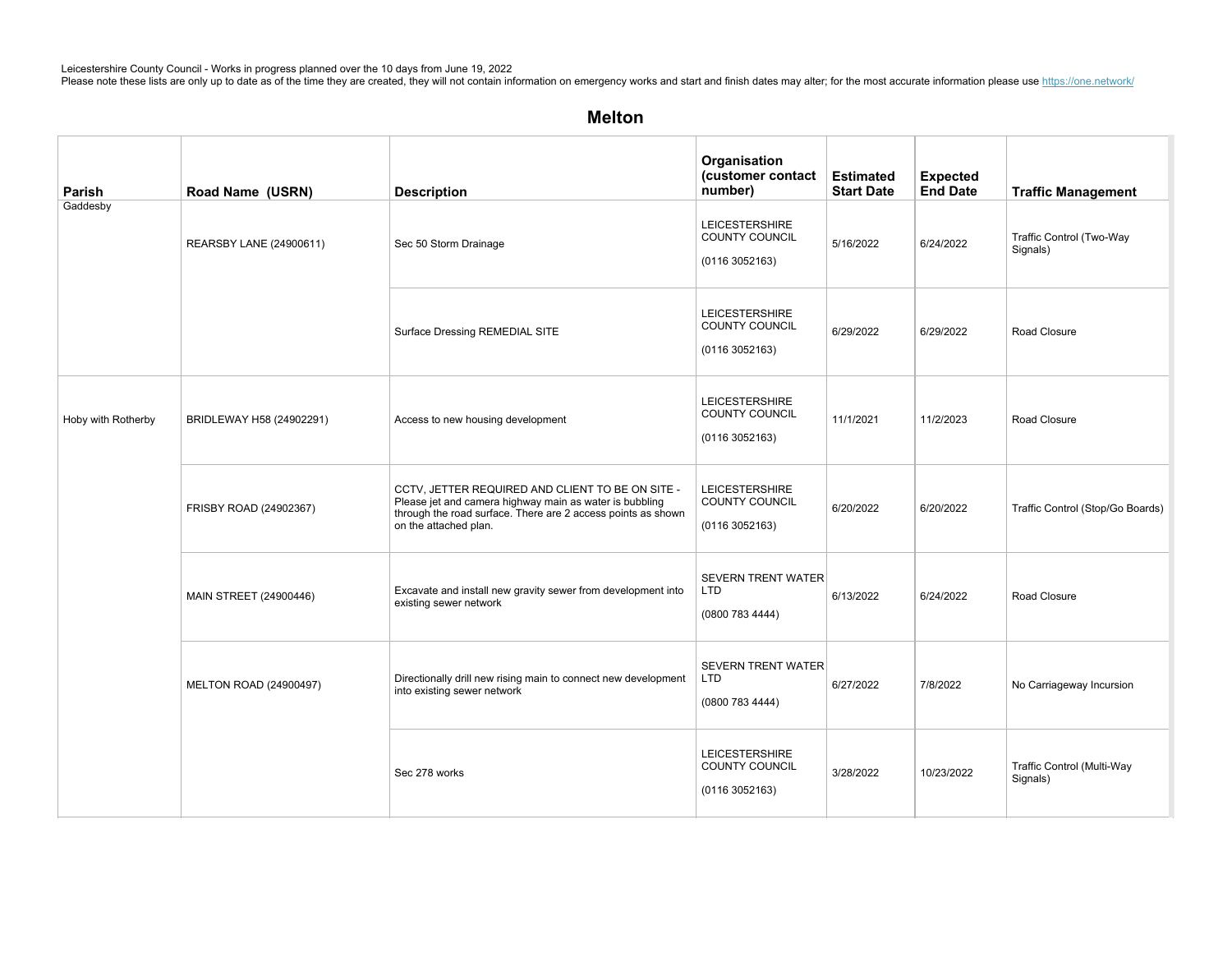| Parish                          | Road Name (USRN)                | <b>Description</b>                                                                                                                                                         | Organisation<br>(customer contact<br>number)                     | <b>Estimated</b><br><b>Start Date</b> | <b>Expected</b><br><b>End Date</b> | <b>Traffic Management</b>              |
|---------------------------------|---------------------------------|----------------------------------------------------------------------------------------------------------------------------------------------------------------------------|------------------------------------------------------------------|---------------------------------------|------------------------------------|----------------------------------------|
| <b>Kirby Bellars</b>            | <b>STATION LANE (24900716)</b>  | Erect temp traffic lights on ST0702 until remedial traffic calming<br>measurements have been implemented and the N/W parapet<br>has been repaired after a RTC.             | <b>LEICESTERSHIRE</b><br><b>COUNTY COUNCIL</b><br>(0116 3052163) | 5/4/2022                              | 7/1/2022                           | Traffic Control (Multi-Way<br>Signals) |
| Knossington and Cold<br>Overton | MAIN STREET (24900463)          | Please arrange to excavate the roots out of the storm pipe.                                                                                                                | <b>LEICESTERSHIRE</b><br><b>COUNTY COUNCIL</b><br>(01163052163)  | 6/27/2022                             | 7/1/2022                           | Road Closure                           |
|                                 | SOMERBY ROAD (24900692)         | * HV Bbox Renew 25mm add Meter                                                                                                                                             | <b>SEVERN TRENT WATER</b><br>LTD<br>(0800 783 4444)              | 6/16/2022                             | 6/20/2022                          | Traffic Control (Two-Way<br>Signals)   |
| <b>Melton Mowbray</b>           | COLLEGE AVENUE (24900185)       | Install external meter in boundary box at depth of under 1.5<br>meters by Minimum dig with Permanent Reinstatement.<br>Footway closure: Alternative route will be provided | <b>SEVERN TRENT WATER</b><br><b>LTD</b><br>(0800 783 4444)       | 6/20/2022                             | 6/20/2022                          | No Carriageway Incursion               |
|                                 | <b>CRAVEN STREET (24900204)</b> | Skip - Licence- 873982                                                                                                                                                     | <b>LEICESTERSHIRE</b><br>COUNTY COUNCIL<br>(01163052163)         | 6/24/2022                             | 6/30/2022                          | Some Carriageway Incursion             |
|                                 | DALBY ROAD (24900214)           | Access required to overhead BT structure to provide service -<br>No structural changes. Work being carried out on existing BT<br>Plant EMCHK185/22                         | BT<br>(0800 800150)                                              | 6/29/2022                             | 7/1/2022                           | Traffic Control (Multi-Way<br>Signals) |
|                                 | <b>DENTON RISE (24900225)</b>   | Install external meter in boundary box at depth of under 1.5<br>meters by Minimum dig with Permanent Reinstatement.<br>Footway closure: Alternative route will be provided | <b>SEVERN TRENT WATER</b><br><b>LTD</b><br>(0800 783 4444)       | 6/20/2022                             | 6/20/2022                          | No Carriageway Incursion               |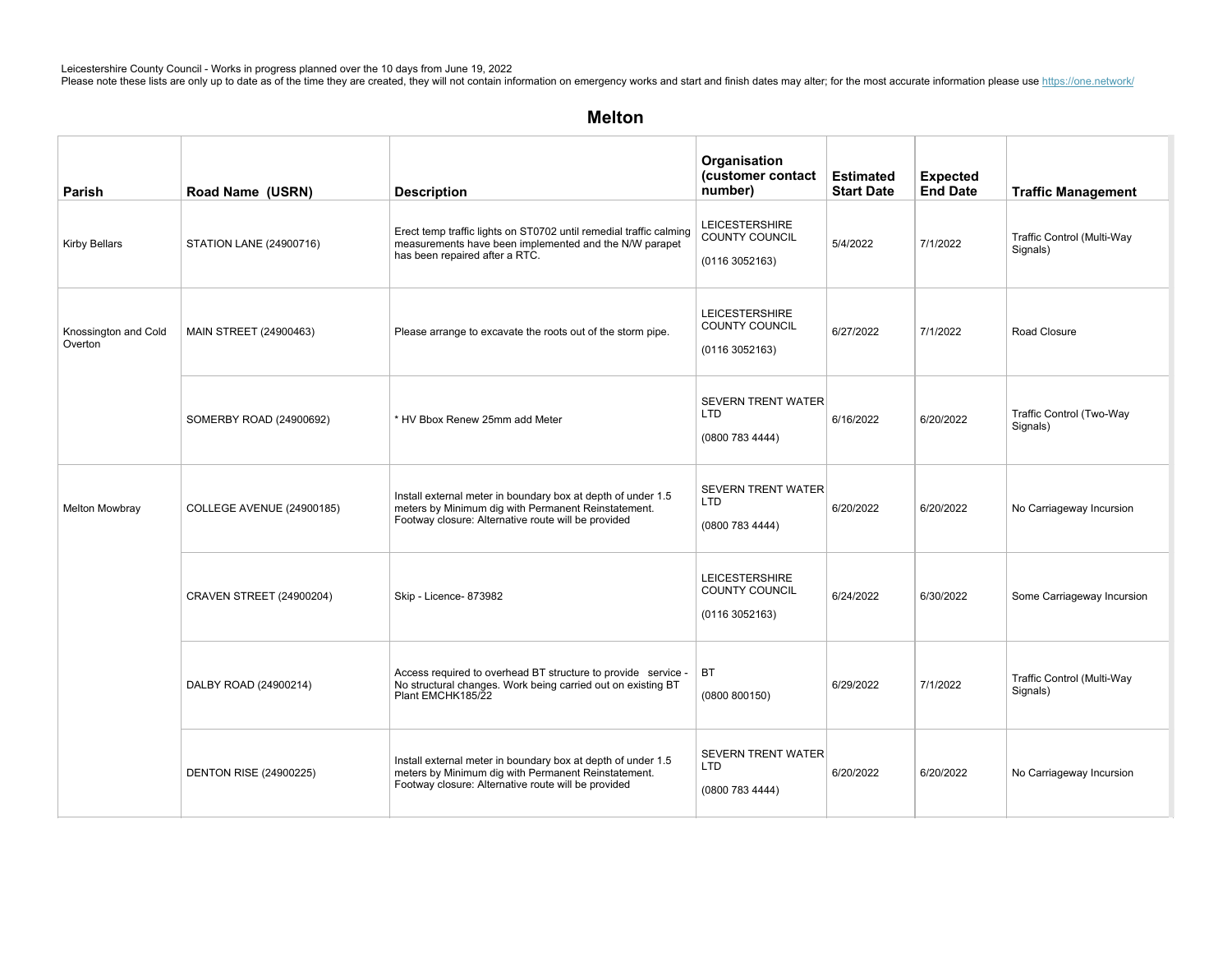| Parish                | Road Name (USRN)                                 | <b>Description</b>                                                                                                                                                         | Organisation<br>(customer contact<br>number)                    | <b>Estimated</b><br><b>Start Date</b> | <b>Expected</b><br><b>End Date</b> | <b>Traffic Management</b>              |
|-----------------------|--------------------------------------------------|----------------------------------------------------------------------------------------------------------------------------------------------------------------------------|-----------------------------------------------------------------|---------------------------------------|------------------------------------|----------------------------------------|
| <b>Melton Mowbray</b> | DOVEDALE CLOSE (24900236)                        | Install external meter in boundary box at depth of under 1.5<br>meters by Minimum dig with Permanent Reinstatement.<br>Footway closure: Alternative route will be provided | <b>SEVERN TRENT WATER</b><br><b>LTD</b><br>(0800 783 4444)      | 6/20/2022                             | 6/20/2022                          | No Carriageway Incursion               |
|                       | FOOTPATH E17 (24901756)                          | Footpath closure for development work                                                                                                                                      | <b>LEICESTERSHIRE</b><br><b>COUNTY COUNCIL</b><br>(01163052163) | 10/4/2021                             | 5/31/2023                          | Road Closure                           |
|                       | FOOTPATH TO HOUSES ON BLYTH<br>AVENUE (24902537) | * 1 x new connection of 32mm Barrier service * to 90mm mdpe<br>main in Footpath                                                                                            | <b>SEVERN TRENT WATER</b><br><b>LTD</b><br>(0800 783 4444)      | 6/21/2022                             | 6/23/2022                          | Traffic Control (Give and Take)        |
|                       | <b>HUNT DRIVE (24900362)</b>                     | Install external meter in boundary box at depth of under 1.5<br>meters by Minimum dig with Permanent Reinstatement.<br>Footway closure: Alternative route will be provided | <b>SEVERN TRENT WATER</b><br><b>LTD</b><br>(0800 783 4444)      | 6/20/2022                             | 6/20/2022                          | No Carriageway Incursion               |
|                       | <b>KENNET WAY (24900375)</b>                     | Install external meter in boundary box at depth of under 1.5<br>meters by Minimum dig with Permanent Reinstatement                                                         | <b>SEVERN TRENT WATER</b><br><b>LTD</b><br>(0800 783 4444)      | 6/20/2022                             | 6/20/2022                          | No Carriageway Incursion               |
|                       | KING STREET (24900378)                           | Replace 1 jointbox frame and cover(s) (915mm x 445mm) in<br>Footway                                                                                                        | <b>BT</b><br>(0800 800150)                                      | 6/23/2022                             | 6/24/2022                          | No Carriageway Incursion               |
|                       | KIRBY LANE (24900388)                            | Access required to overhead BT structure to provide service -<br>No structural changes. Work being carried out on existing BT<br>Plant EMCHK185/22                         | BT<br>(0800 800150)                                             | 6/29/2022                             | 7/1/2022                           | Traffic Control (Multi-Way<br>Signals) |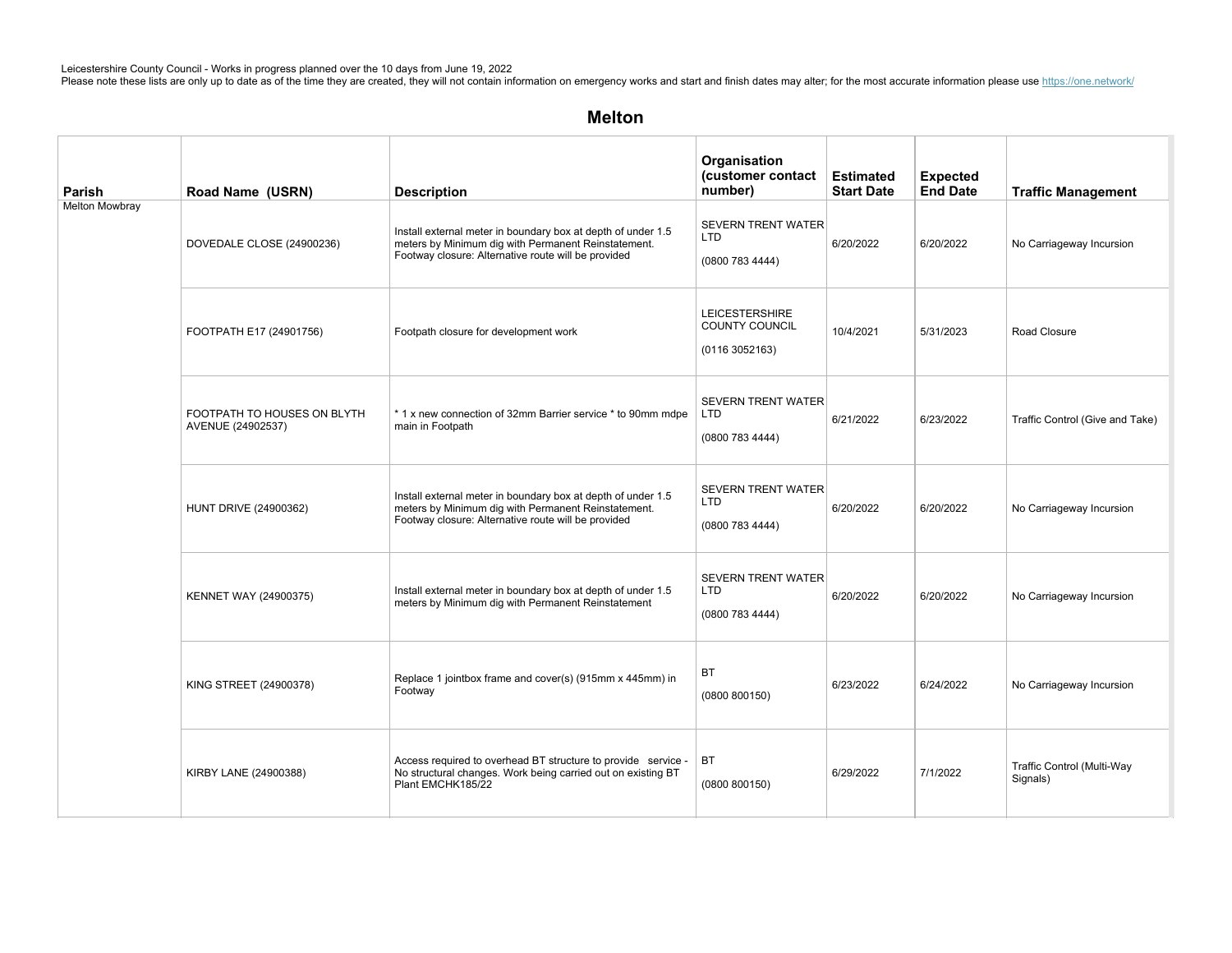| Parish                | Road Name (USRN)                          | <b>Description</b>                                                                                                                                                                                                                                   | Organisation<br>(customer contact<br>number)                     | <b>Estimated</b><br><b>Start Date</b> | <b>Expected</b><br><b>End Date</b> | <b>Traffic Management</b>            |
|-----------------------|-------------------------------------------|------------------------------------------------------------------------------------------------------------------------------------------------------------------------------------------------------------------------------------------------------|------------------------------------------------------------------|---------------------------------------|------------------------------------|--------------------------------------|
| <b>Melton Mowbray</b> | <b>MARKET PLACE (24900480)</b>            | * HV Boundary box Renew 25mm.<br>Footway closure: Alternative route will be provided                                                                                                                                                                 | <b>SEVERN TRENT WATER</b><br><b>LTD</b><br>(0800 783 4444)       | 6/16/2022                             | 6/20/2022                          | No Carriageway Incursion             |
|                       | NOTTINGHAM ROAD (24900548)                | The purpose of these works is to upgrade and maintain the<br>integrity of the gas network by replacing the anti-corrosion<br>materials and street furniture on the gas pipeline to avoid severe<br>corrosion damage as per the Cadent HSE directive. | <b>CADENT GAS LIMITED</b><br>(0800 389 8000)                     | 6/29/2022                             | 6/30/2022                          | Lane Closure                         |
|                       | POTTER HILL NOTTINGHAM ROAD<br>(24901623) | * Small Main Repair Collar 6" * ** SIGNIFICANT LEAK** BURST LTD<br>MAIN * Job in Verge (Grass)                                                                                                                                                       | <b>SEVERN TRENT WATER</b><br>(0800 783 4444)                     | 6/16/2022                             | 6/20/2022                          | Traffic Control (Two-Way<br>Signals) |
|                       | SAXBY ROAD (24900660)                     | Small Sluice Valve Renew 3".<br>Footway closure: Pedestrian walkway will be provided                                                                                                                                                                 | <b>SEVERN TRENT WATER</b><br><b>LTD</b><br>(0800 783 4444)       | 6/29/2022                             | 7/1/2022                           | Traffic Control (Two-Way<br>Signals) |
|                       | SCALFORD ROAD (24900664)                  | construct a new roundabout for Bloor Homes Development                                                                                                                                                                                               | <b>LEICESTERSHIRE</b><br><b>COUNTY COUNCIL</b><br>(0116 3052163) | 4/4/2022                              | 10/30/2022                         | Traffic Control (Two-Way<br>Signals) |
|                       | SHERRARD STREET (24900676)                | ShortCommPipe Repair 15mm with T *DND*                                                                                                                                                                                                               | <b>SEVERN TRENT WATER</b><br><b>LTD</b><br>(0800 783 4444)       | 6/26/2022                             | 6/26/2022                          | Some Carriageway Incursion           |
|                       | WOODLAND AVENUE (24900857)                | Replace 1 existing pole 0.5m x 0.5m                                                                                                                                                                                                                  | BT<br>(0800 800150)                                              | 6/22/2022                             | 6/24/2022                          | Traffic Control (Give and Take)      |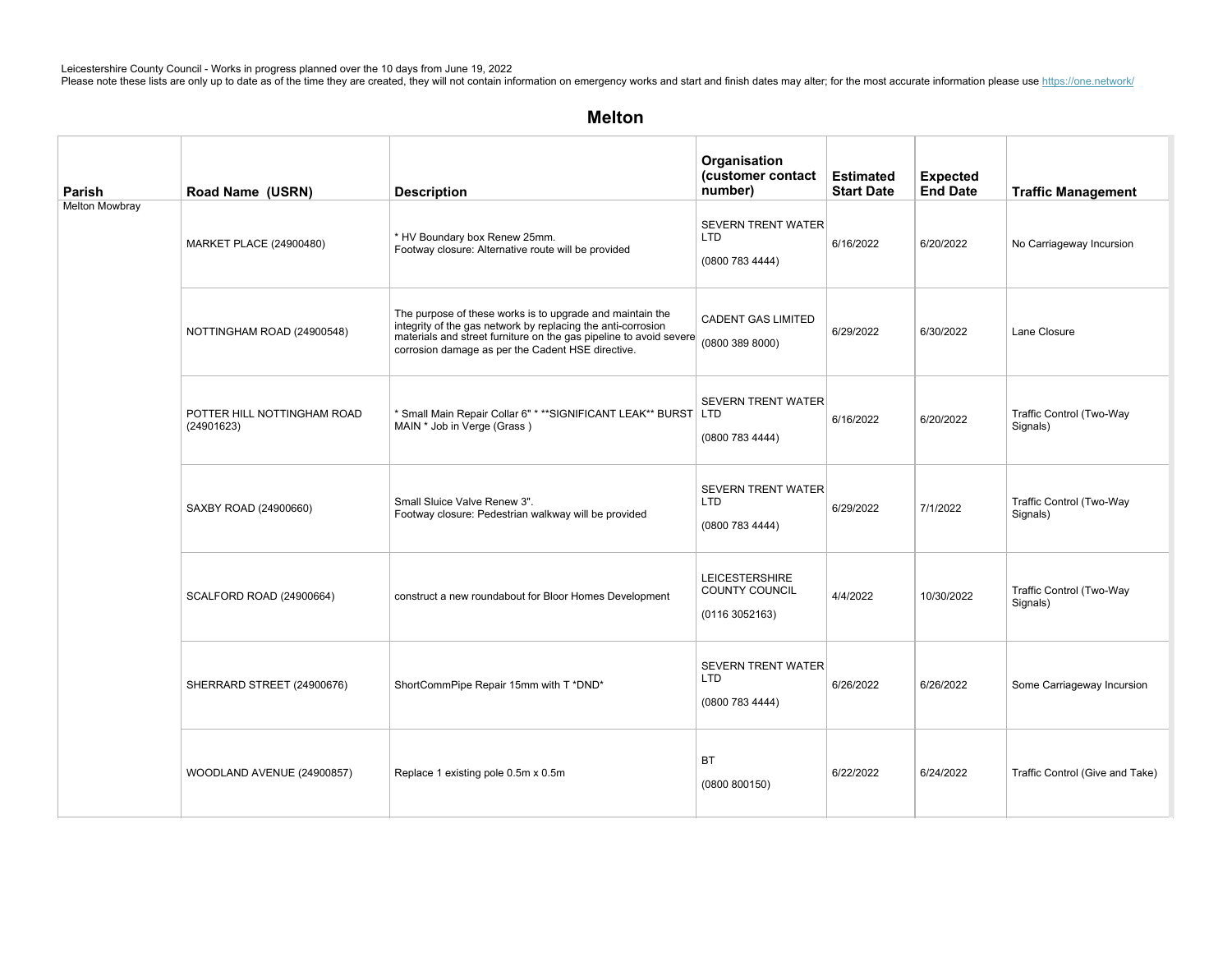| <b>Parish</b> | Road Name (USRN)               | <b>Description</b>                                                                                                                                                                                                                                                                       | Organisation<br>(customer contact<br>number)                                 | <b>Estimated</b><br><b>Start Date</b> | <b>Expected</b><br><b>End Date</b> | <b>Traffic Management</b>              |
|---------------|--------------------------------|------------------------------------------------------------------------------------------------------------------------------------------------------------------------------------------------------------------------------------------------------------------------------------------|------------------------------------------------------------------------------|---------------------------------------|------------------------------------|----------------------------------------|
| Redmile       | MAIN STREET (24900460)         | Skip - Licence- 874296                                                                                                                                                                                                                                                                   | <b>LEICESTERSHIRE</b><br>COUNTY COUNCIL<br>(0116 3052163)                    | 6/15/2022                             | 6/21/2022                          | Some Carriageway Incursion             |
| Scalford      | <b>HOLWELL LANE (24901341)</b> | Traffic light head only - no excavation In conjunction with<br>DY6222358437B                                                                                                                                                                                                             | <b>WESTERN POWER</b><br><b>DISTRIBUTION</b><br>(MIDLANDS)<br>(0800 096 3080) | 6/20/2022                             | 6/22/2022                          | Traffic Control (Multi-Way<br>Signals) |
|               | MELTON ROAD (24900501)         | 3 joint holes in grass verge and 272m trenching in tarmac road<br>and grass verge for new supply                                                                                                                                                                                         | <b>WESTERN POWER</b><br><b>DISTRIBUTION</b><br>(MIDLANDS)<br>(0800 096 3080) | 6/22/2022                             | 7/1/2022                           | Traffic Control (Two-Way<br>Signals)   |
|               |                                | 68m trenching in grass verge for new supply In conjunction with<br>DY6222358437A                                                                                                                                                                                                         | <b>WESTERN POWER</b><br><b>DISTRIBUTION</b><br>(MIDLANDS)<br>(0800 096 3080) | 6/20/2022                             | 6/22/2022                          | Traffic Control (Multi-Way<br>Signals) |
| Somerby       | BRIDLEWAY D82 (24901693)       | Archaeological evaluation for the design and build of a 6.2km<br>potable water trunk main from Burrough on the Hill to Burton<br>Lazars. Mainlaying works to renew trunk main from Burrough<br>Service Reservoir to Burton Lazars<br>Footway closure: Alternative route will be provided | <b>SEVERN TRENT WATER</b><br><b>LTD</b><br>(0800 783 4444)                   | 5/24/2021                             | 5/23/2023                          | Road Closure                           |
|               | FOOTPATH D84 (24901696)        | Archaeological evaluation for the design and build of a 6.2km<br>potable water trunk main from Burrough on the Hill to Burton<br>Lazars. Mainlaying works to renew trunk main from Burrough<br>Service Reservoir to Burton Lazars<br>Footway closure: Alternative route will be provided | <b>SEVERN TRENT WATER</b><br><b>LTD</b><br>(0800 783 4444)                   | 5/24/2021                             | 5/23/2023                          | Road Closure                           |
|               | PICKWELL ROAD (24901334)       | * Short Comm Pipe Repair 15mm.<br>Footway closure: Pedestrian walkway will be provided                                                                                                                                                                                                   | <b>SEVERN TRENT WATER</b><br>LTD<br>(0800 783 4444)                          | 6/23/2022                             | 6/25/2022                          | Traffic Control (Multi-Way<br>Signals) |